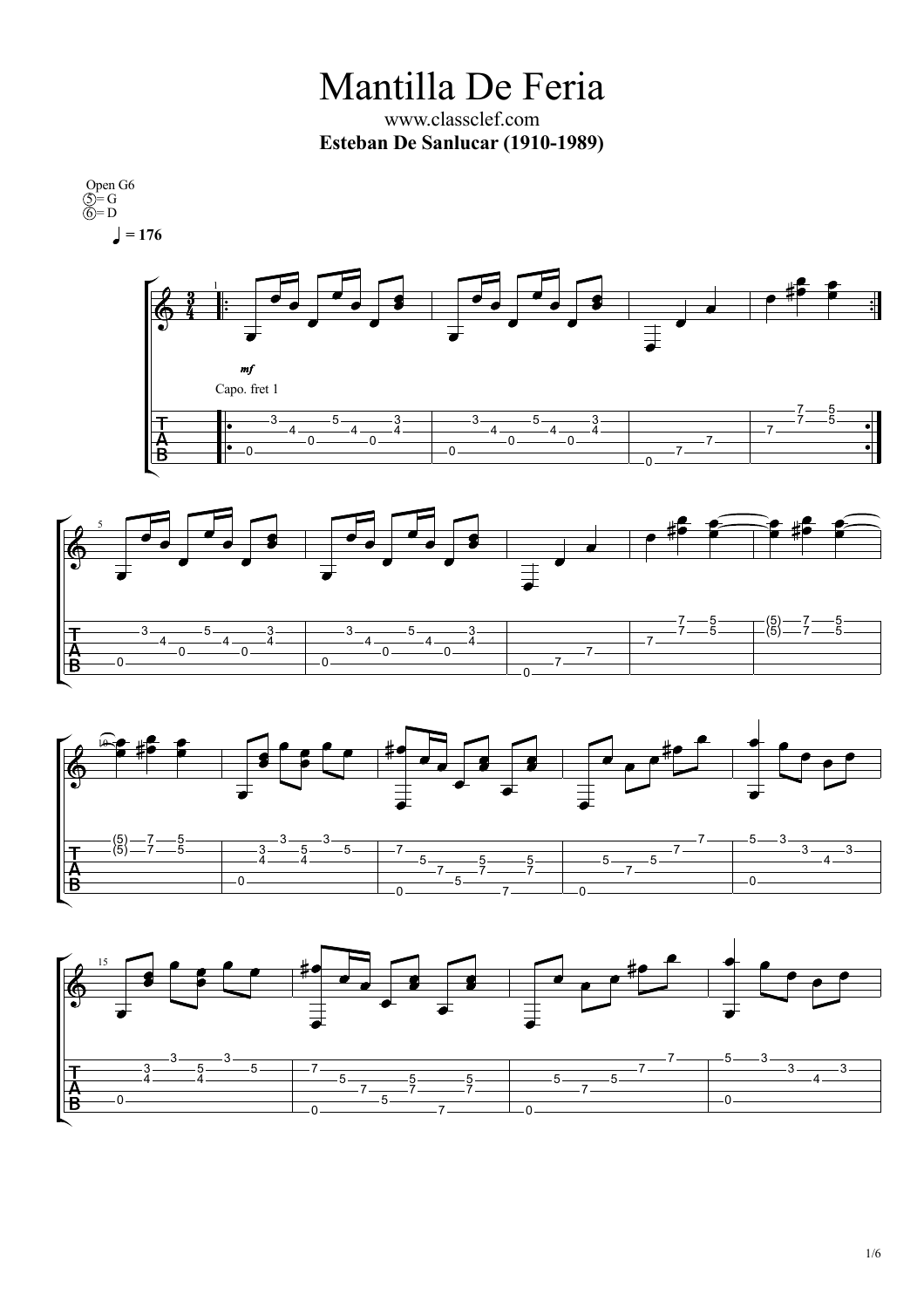







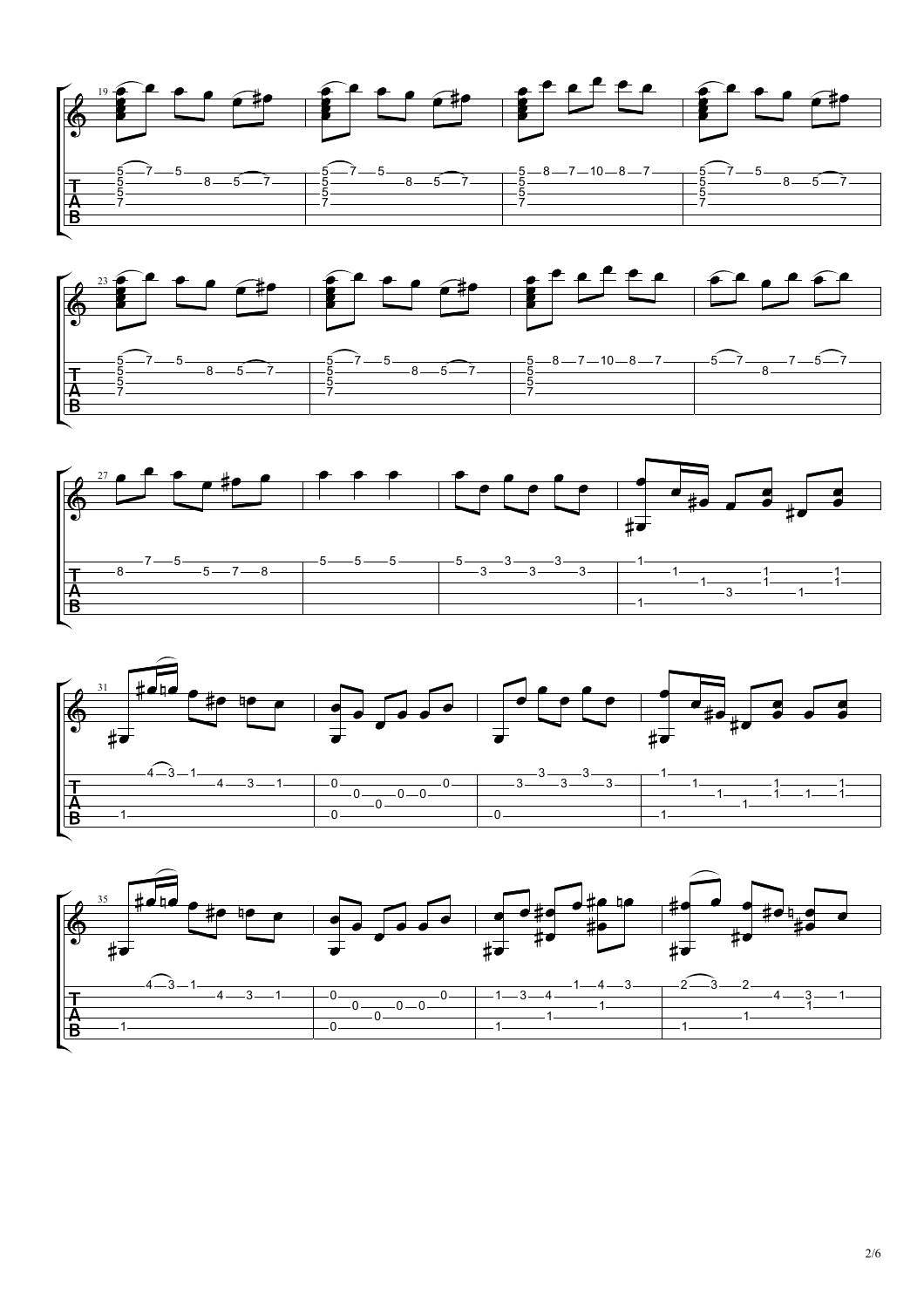







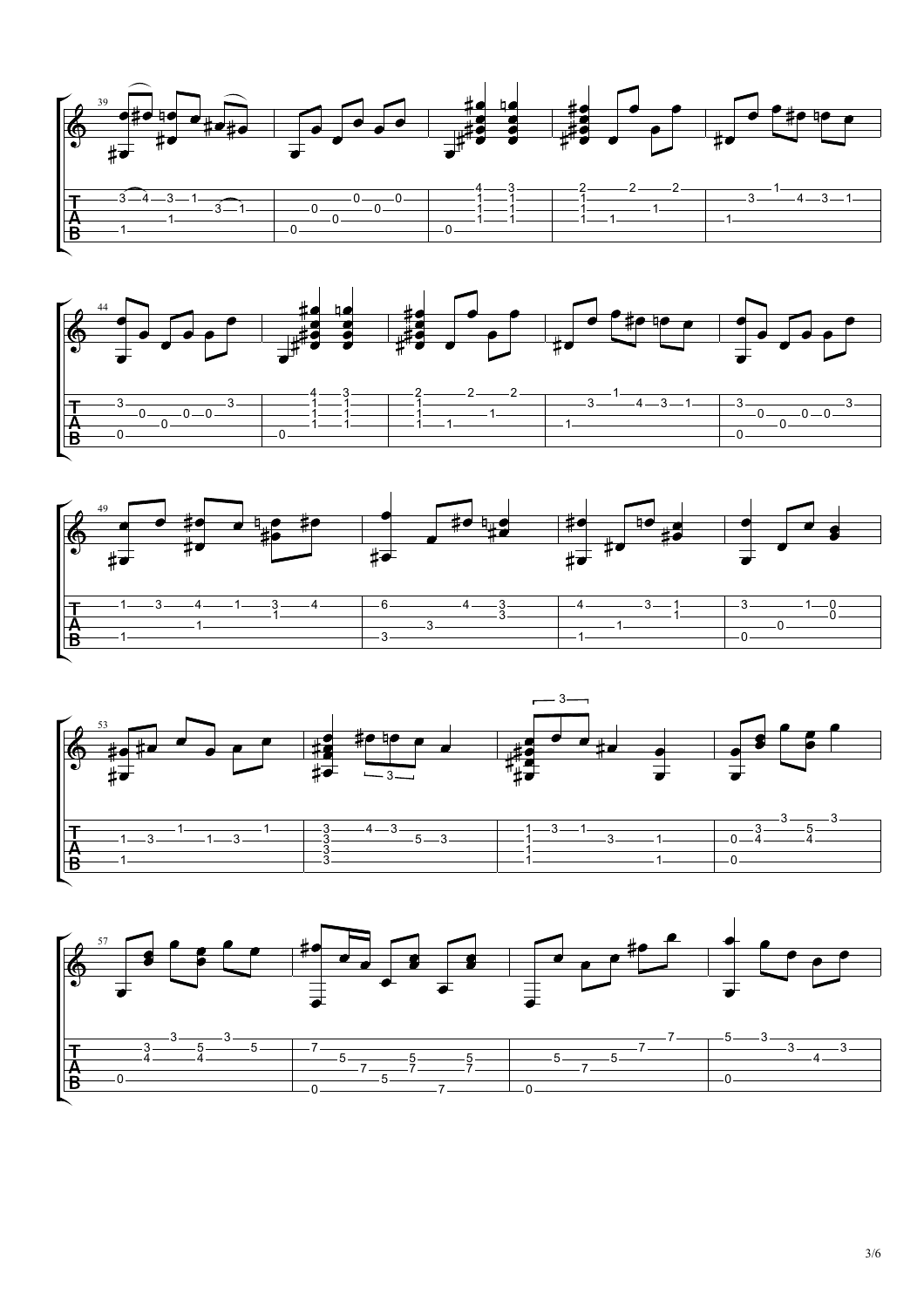







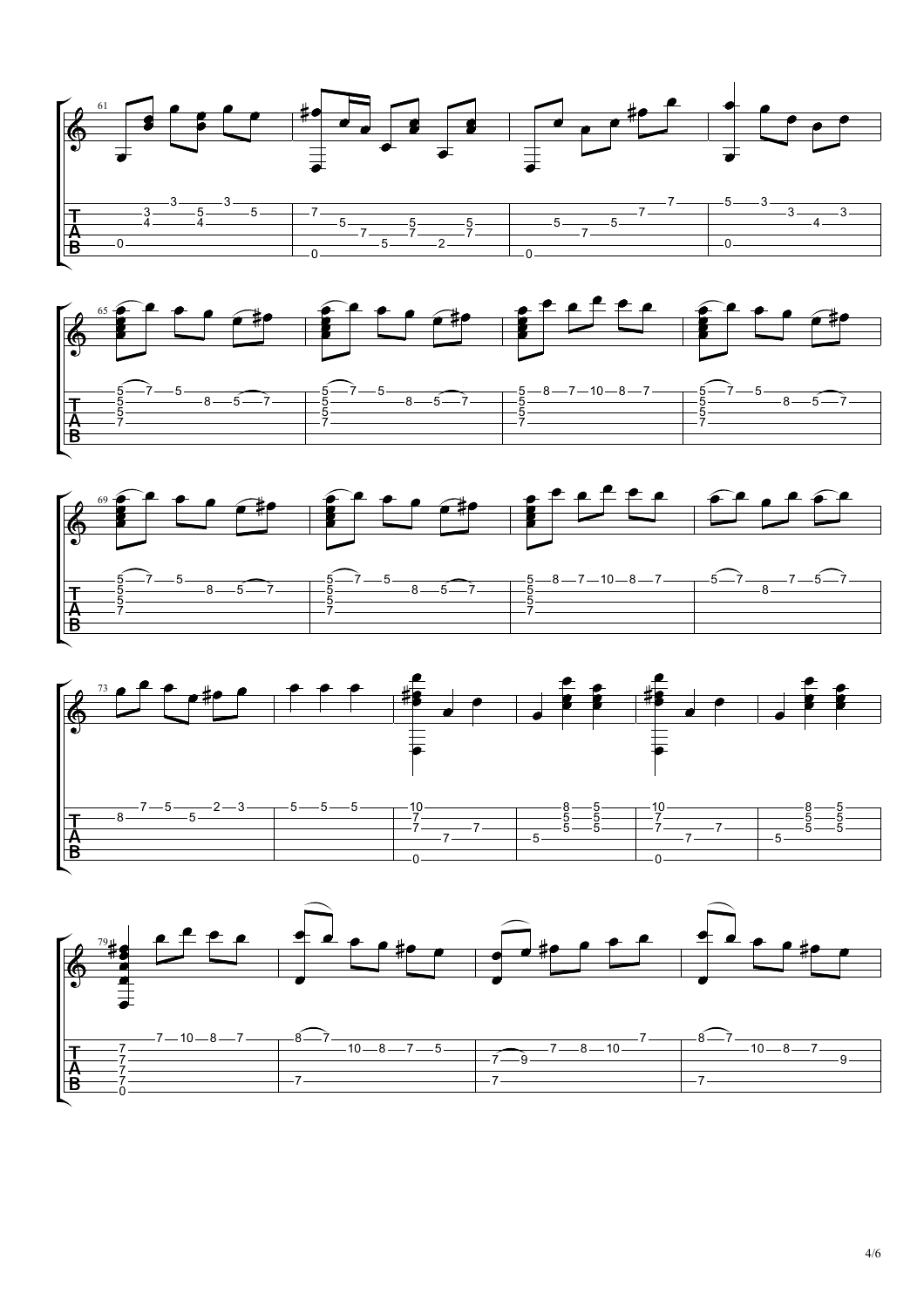









5/6